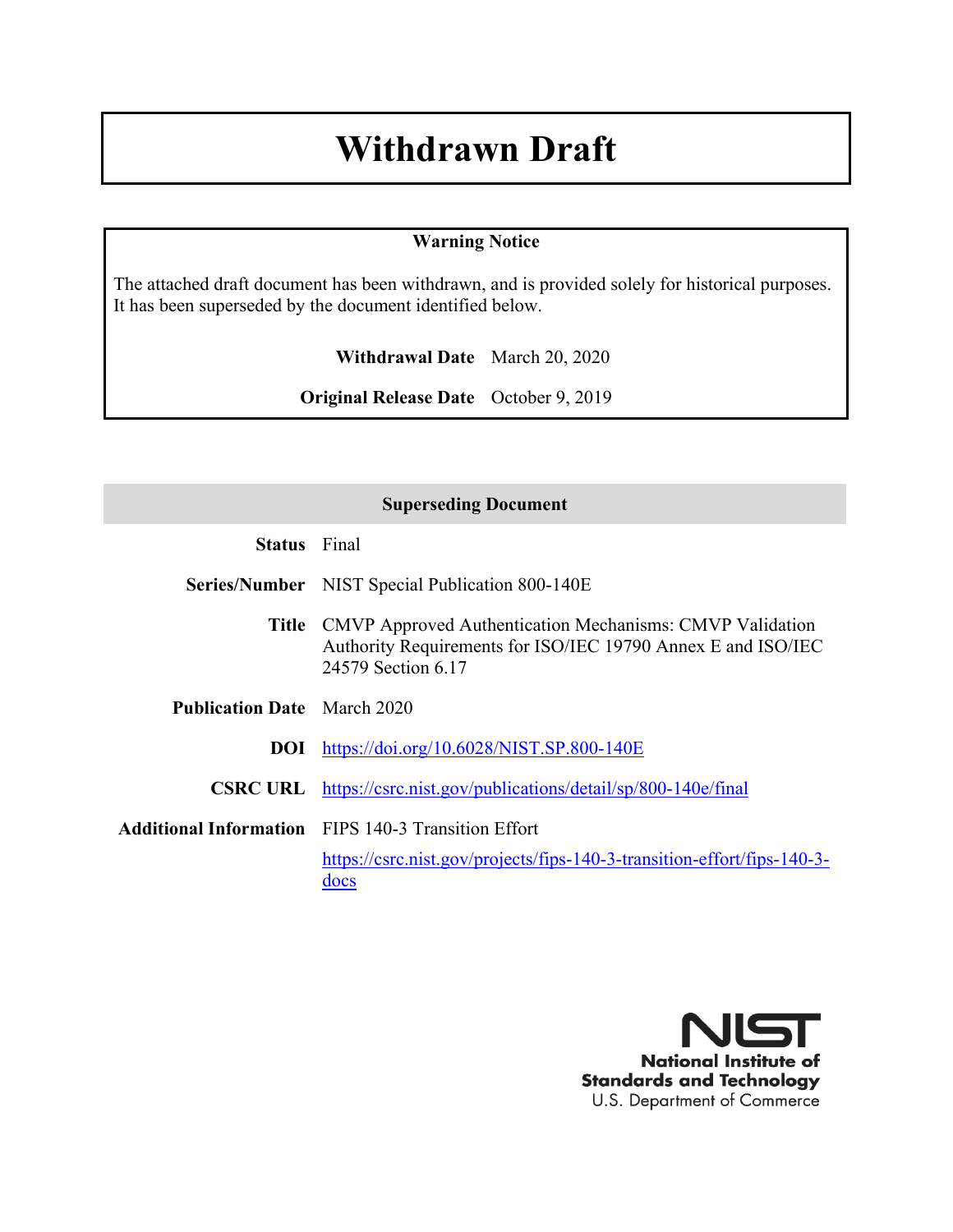| $\mathbf{1}$<br>$\overline{2}$ | <b>Draft NIST Special Publication 800-140E</b>                                                         |
|--------------------------------|--------------------------------------------------------------------------------------------------------|
| 3                              | <b>CMVP</b> Approved Authentication<br><b>Mechanisms:</b>                                              |
| $\overline{4}$<br>5<br>6       | <b>CMVP Validation Authority Requirements for ISO/IEC</b><br>19790:2012 Annex E and ISO/IEC 24759:2017 |
| 7<br>8<br>9                    | Kim Schaffer                                                                                           |
| 10<br>11                       |                                                                                                        |
| 12<br>13<br>14                 |                                                                                                        |
| 15<br>16<br>17                 | ORMATION<br>SECU<br>R I<br>N.<br>-F<br>T Y                                                             |
| 18                             |                                                                                                        |

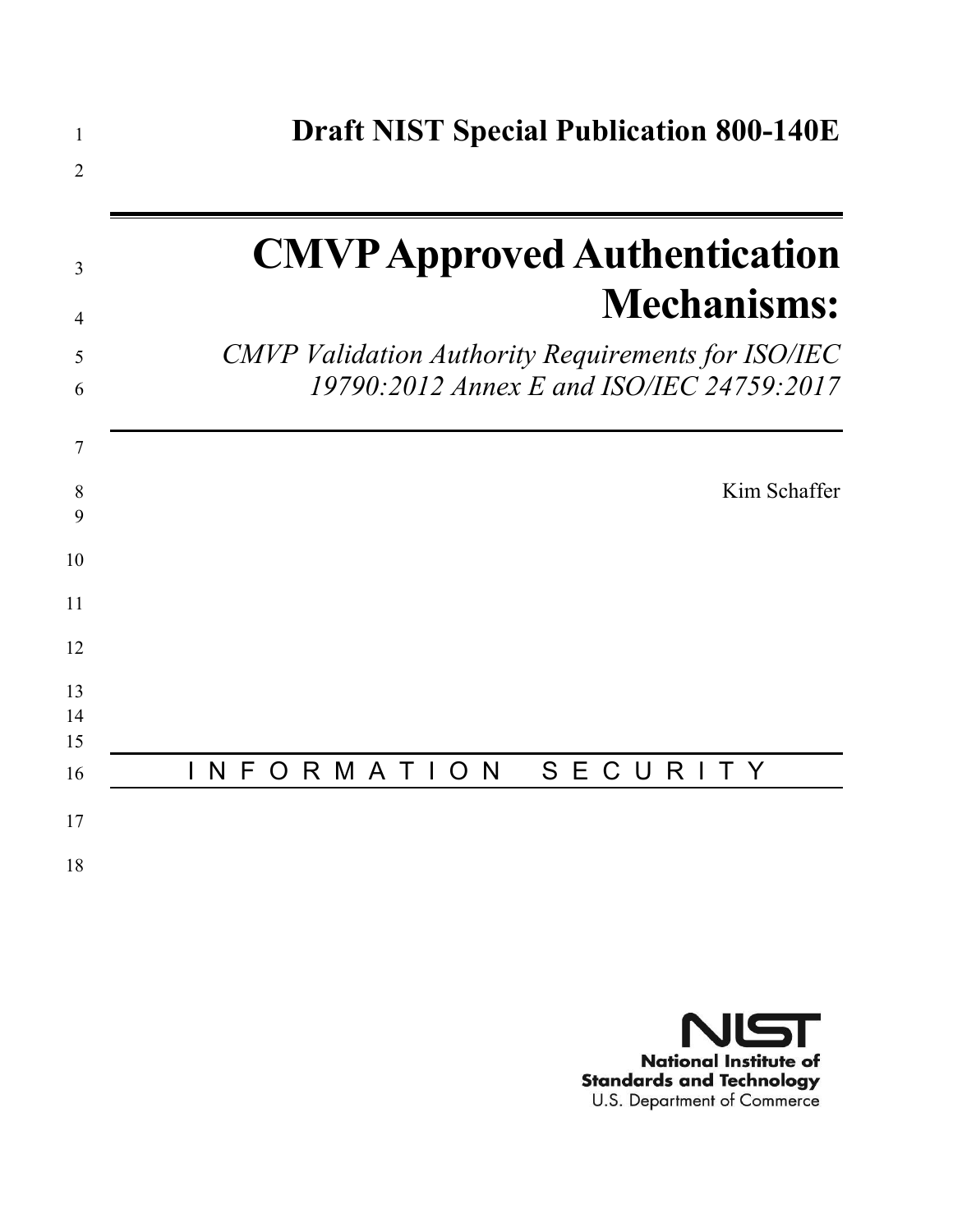| 19                                                             | <b>Draft NIST Special Publication 800-140E</b>                                                                                                                                                  |
|----------------------------------------------------------------|-------------------------------------------------------------------------------------------------------------------------------------------------------------------------------------------------|
| 20                                                             |                                                                                                                                                                                                 |
| 21                                                             | <b>CMVP Approved Authentication</b>                                                                                                                                                             |
| 22                                                             | <b>Mechanisms:</b>                                                                                                                                                                              |
| 23<br>24                                                       | CMVP Validation Authority Requirements for ISO/IEC<br>19790:2012 Annex E and ISO/IEC 24579:2017                                                                                                 |
| 25                                                             |                                                                                                                                                                                                 |
| 26<br>27<br>28<br>29<br>30<br>31<br>32<br>33<br>34<br>35<br>36 | Kim Schaffer<br><b>Computer Security Division</b><br><b>Information Technology Laboratory</b>                                                                                                   |
| 37<br>38<br>39                                                 | October 2019                                                                                                                                                                                    |
| 40<br>41<br>42<br>43                                           | <b>ARTWENT OF COMMS</b><br>$\star$<br>CANNO<br>STATES OF                                                                                                                                        |
| 44<br>45<br>46<br>47<br>48                                     | U.S. Department of Commerce<br>Wilbur L. Ross, Jr., Secretary<br>National Institute of Standards and Technology<br>Walter Copan, NIST Director and Under Secretary for Standards and Technology |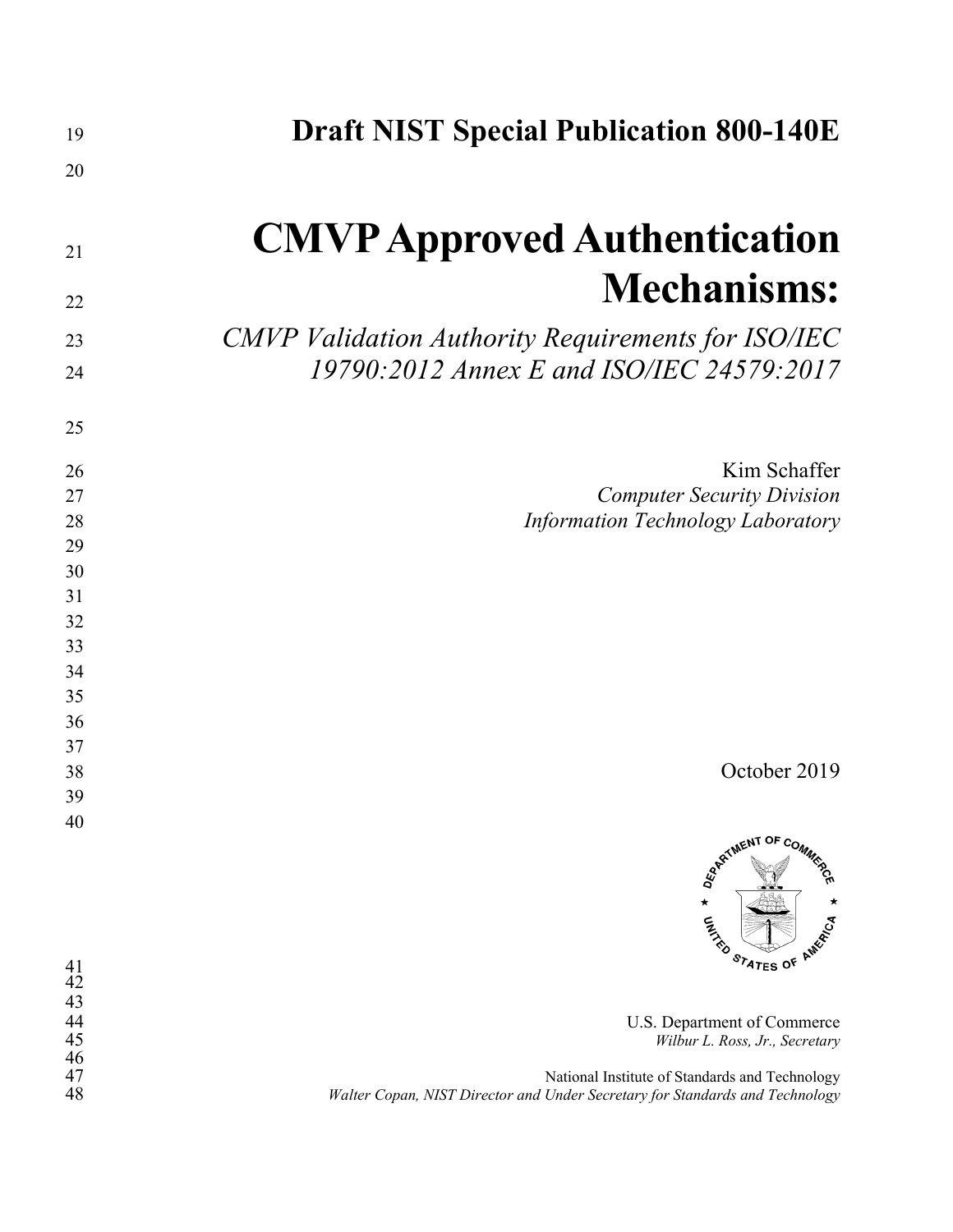#### 49 **Authority**

50 This publication has been developed by NIST in accordance with its statutory responsibilities under the<br>51 Federal Information Security Modernization Act (FISMA) of 2014, 44 U.S.C. § 3551 *et seq.*, Public Law

51 Federal Information Security Modernization Act (FISMA) of 2014, 44 U.S.C. § 3551 *et seq.*, Public Law

52 (P.L.) 113-283. NIST is responsible for developing information security standards and guidelines, including 53 minimum requirements for federal information systems, but such standards and guidelines shall not apply

54 to national security systems without the express approval of appropriate federal officials exercising policy<br>55 authority over such systems. This guideline is consistent with the requirements of the Office of Management 55 authority over such systems. This guideline is consistent with the requirements of the Office of Management

56 and Budget (OMB) Circular A-130.

57 Nothing in this publication should be taken to contradict the standards and guidelines made mandatory and<br>58 binding on federal agencies by the Secretary of Commerce under statutory authority. Nor should these 58 binding on federal agencies by the Secretary of Commerce under statutory authority. Nor should these<br>59 guidelines be interpreted as altering or superseding the existing authorities of the Secretary of Commerce. guidelines be interpreted as altering or superseding the existing authorities of the Secretary of Commerce, Director of the OMB, or any other federal official. This publication may be used by nongovernmental organizations on a voluntary basis and is not subject to copyright in the United States. Attribution would, however, be appreciated by NIST.

- 63 National Institute of Standards and Technology Special Publication 800-140E
- 64 Natl. Inst. Stand. Technol. Spec. Publ. 800-140E, 18 pages (October 2019)
- 

66

67 Certain commercial entities, equipment, or materials may be identified in this document in order to describe an experimental procedure or concept adequately. Such identification is not intended to imply recommendation o 68 experimental procedure or concept adequately. Such identification is not intended to imply recommendation or endorsement by NIST, nor is it intended to imply that the entities, materials, or equipment are necessarily th 69 endorsement by NIST, nor is it intended to imply that the entities, materials, or equipment are necessarily the best available for the purpose. available for the purpose.

CODEN: NSPUE2

There may be references in this publication to other publications currently under development by NIST in accordance with its assigned statutory responsibilities. The information in this publication, including concepts and with its assigned statutory responsibilities. The information in this publication, including concepts and methodologies, 73 may be used by federal agencies even before the completion of such companion publications. Thus, until each publication is completed, current requirements, guidelines, and procedures, where they exist, remain operative. 74 publication is completed, current requirements, guidelines, and procedures, where they exist, remain operative. For<br>75 planning and transition purposes, federal agencies may wish to closely follow the development of the 75 planning and transition purposes, federal agencies may wish to closely follow the development of these new publications by NIST.

77 Organizations are encouraged to review all draft publications during public comment periods and provide feedback to 78 NIST. Many NIST cybersecurity publications, other than the ones noted above, are available at 78 NIST. Many NIST cybersecurity publications, other than the ones noted above, are available at [https://csrc.nist.gov/publications.](https://csrc.nist.gov/publications)

80 81 **Public comment period:** *October 9, 2019 through December 9, 2019* 82 **National Institute of Standards and Technology**<br>83 **Attn: Computer Security Division, Information Technology** I 83 Attn: Computer Security Division, Information Technology Laboratory<br>84 Mall Stop 8930) Gaithersburg, MD 20899-8930 84 100 Bureau Drive (Mail Stop 8930) Gaithersburg, MD 20899-8930<br>85 Email: sp800-140-comments@nist.gov Email: [sp800-140-comments@nist.gov](mailto:sp800-140-comments@nist.gov) 86 All comments are subject to release under the Freedom of Information Act (FOIA).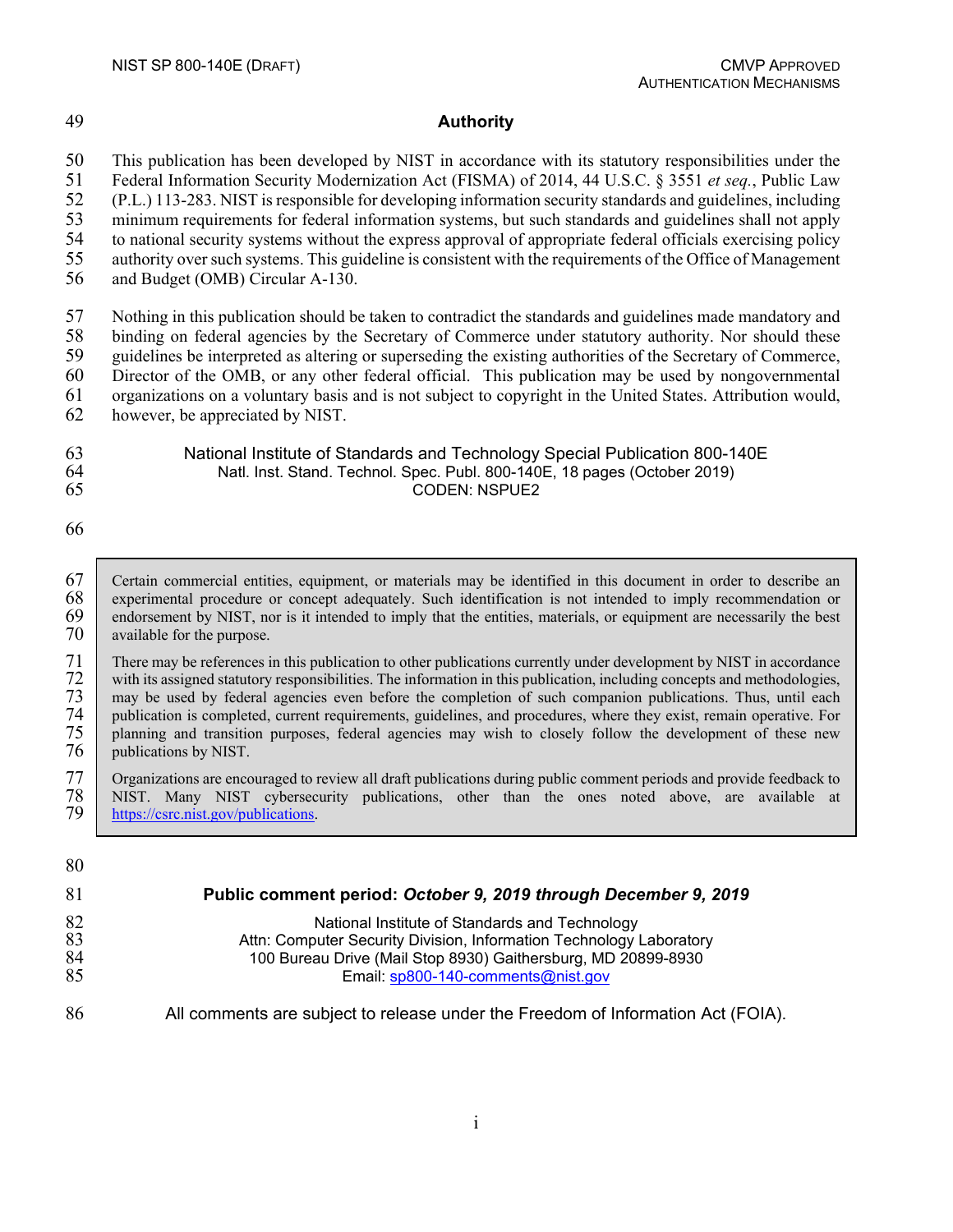### **Reports on Computer Systems Technology**

 The Information Technology Laboratory (ITL) at the National Institute of Standards and Technology (NIST) promotes the U.S. economy and public welfare by providing technical leadership for the Nation's measurement and standards infrastructure. ITL develops tests, test methods, reference data, proof of concept implementations, and technical analyses to advance the development and productive use of information technology. ITL's responsibilities include the development of management, administrative, technical, and physical standards and guidelines for the cost-effective security and privacy of other than national security-related information in federal information systems. The Special Publication 800-series reports on ITL's research, guidelines, and outreach efforts in information system security, and its collaborative activities with industry, government, and academic organizations.

#### **Abstract**

NIST Special Publication (SP) 800-140E replaces the approved authentication mechanism

requirements of ISO/IEC 19790 Annex E. As a validation authority, the Cryptographic Module

Validation Program (CMVP) may supersede this Annex in its entirety with its own list of

approved authentication mechanisms. This document supersedes ISO/IEC 19790 Annex E and

ISO/IEC 24759 paragraph 6.17.

 authentication; Cryptographic Module Validation Program; CMVP; FIPS 140 testing; FIPS 140; ISO/IEC 19790; ISO/IEC 2759; testing requirement; vendor evidence; vendor documentation.

- 
- **Audience**

This document is focused toward the vendors, testing labs, and CMVP for the purpose of

addressing issues in cryptographic module testing.

**Keywords**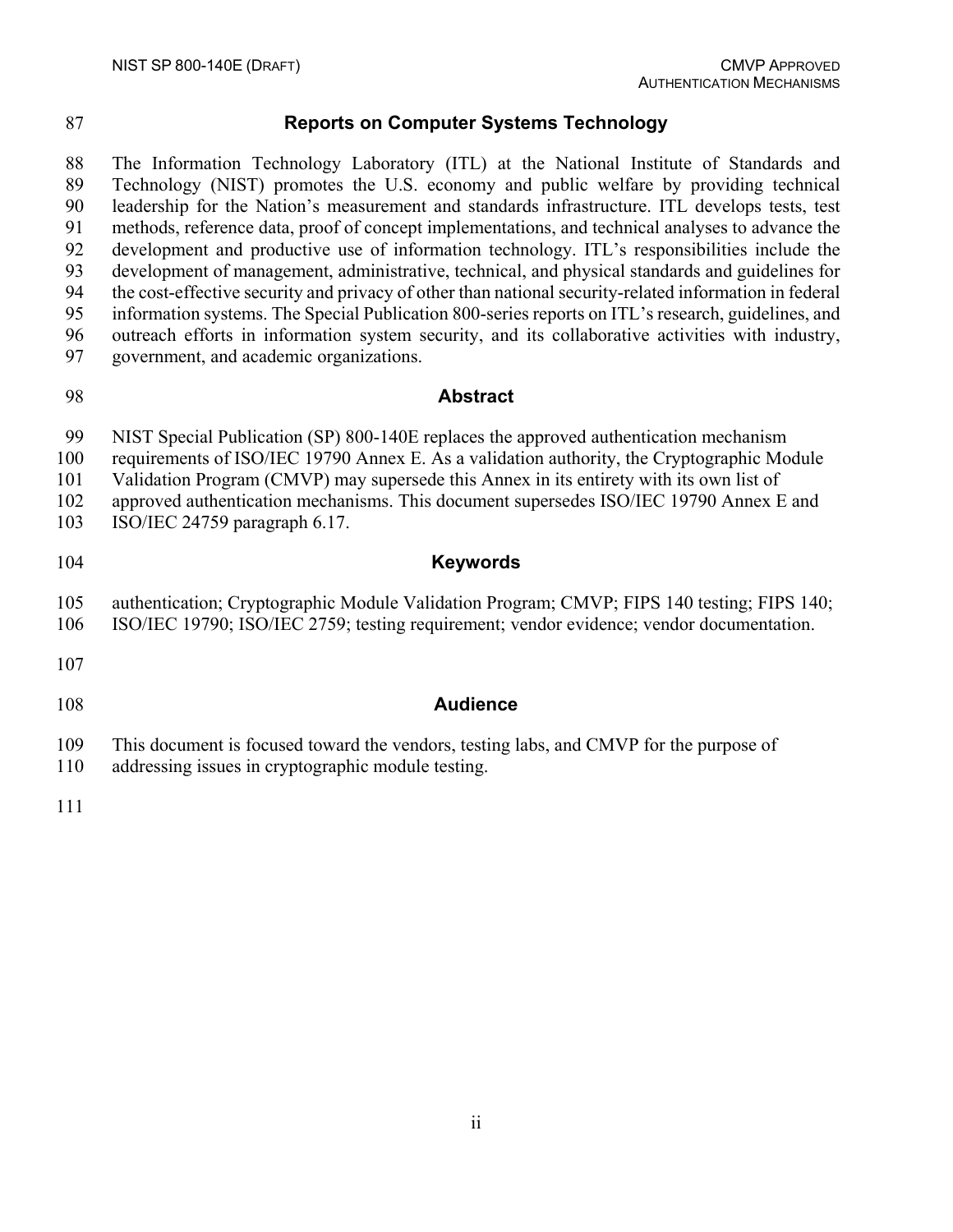| 112 |              | <b>Table of Contents</b>                               |  |
|-----|--------------|--------------------------------------------------------|--|
| 113 | 1            |                                                        |  |
| 114 | $\mathbf{2}$ |                                                        |  |
| 115 | 3            |                                                        |  |
| 116 | 4            |                                                        |  |
| 117 | 5            |                                                        |  |
| 118 |              | 5.1                                                    |  |
| 119 |              | 5.2                                                    |  |
| 120 | 6            | CMVP-approved authentication mechanism requirements  2 |  |
| 121 |              | 6.1                                                    |  |
| 122 |              | 6.2                                                    |  |
| 123 |              | 6.3                                                    |  |
| 124 |              | 6.3.1                                                  |  |
| 125 |              | 6.3.2                                                  |  |
| 126 |              | 6.3.3                                                  |  |
| 127 |              | 6.4                                                    |  |
| 128 |              |                                                        |  |
| 129 |              | 6.5                                                    |  |
| 130 |              | 6.5.1                                                  |  |
| 131 |              | 6.5.2                                                  |  |
| 132 |              | 6.5.3                                                  |  |
| 133 |              | 6.5.4                                                  |  |
| 134 |              |                                                        |  |
|     |              |                                                        |  |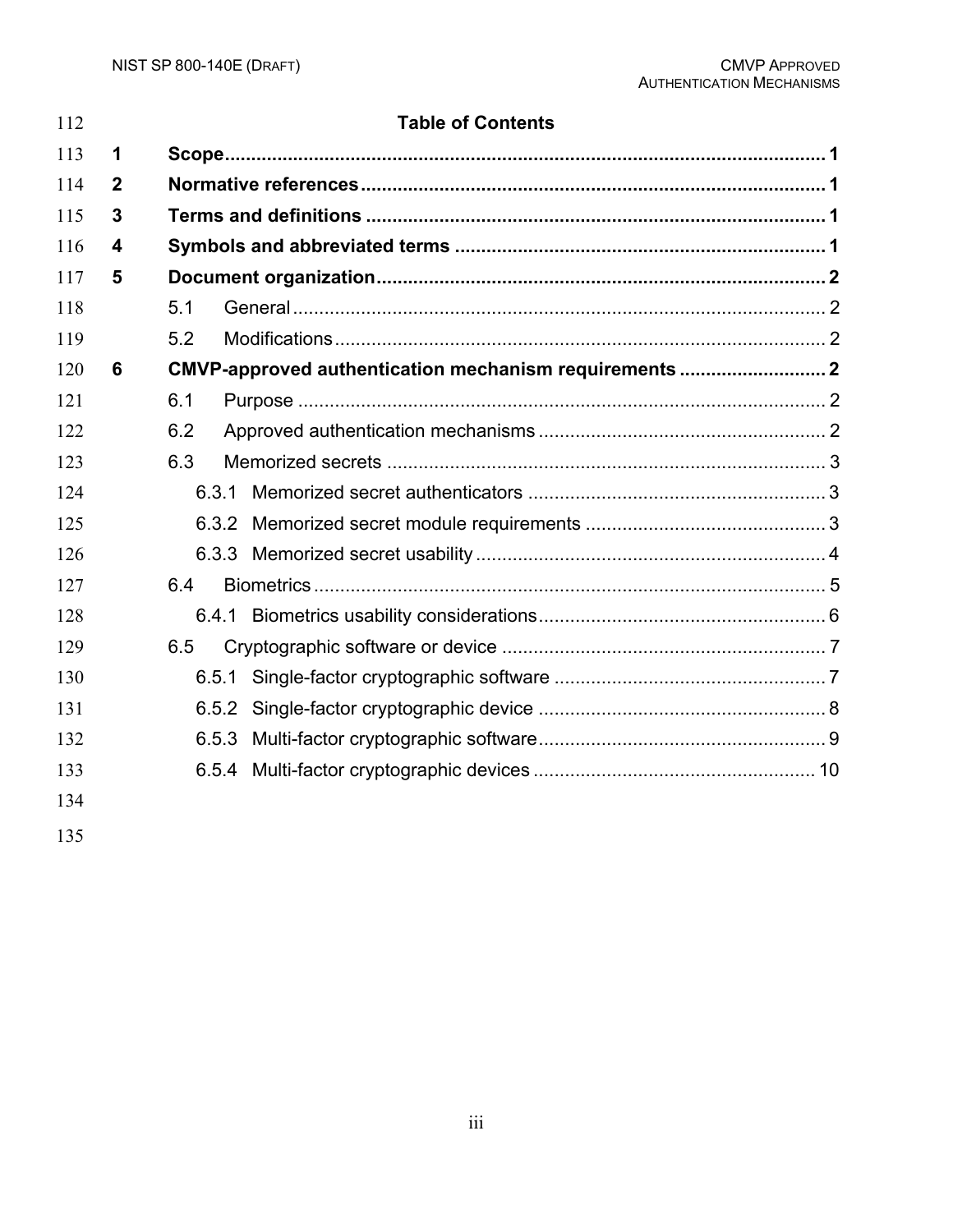#### <span id="page-6-0"></span>**1 Scope**

- This document specifies the Cryptographic Module Validation Program (CMVP) modifications
- of the methods to be used by a Cryptographic and Security Testing Laboratory (CSTL) to
- demonstrate conformance. This document also specifies the modification of methods for
- evidence that a vendor or testing laboratory provides to demonstrate conformity. The approved
- sensitive security parameter generation and establishment methods specified in this document
- supersede those specified in ISO/IEC 19790 Annex E and ISO/IEC 24759 paragraph 6.17.

# <span id="page-6-1"></span>**2 Normative references**

- This section identifies additional references to the normative references cited in ISO/IEC 19790
- and ISO/IEC 24759. For dated references (e.g., ISO/IEC 19790:2012/Cor.1:*2015*(E)), only the
- edition cited applies. For undated references (e.g., ISO/IEC 19790), the latest edition of the
- referenced document (including any amendments) applies.
- National Institute of Standards and Technology (2019) *Security Requirements for*
- *Cryptographic Modules*. (U.S. Department of Commerce, Washington, DC), Federal
- Information Processing Standards Publication (FIPS) 140-3.
- <https://doi.org/10.6028/NIST.FIPS.140-3>

#### <span id="page-6-2"></span>**3 Terms and definitions**

- The following terms and definitions supersede or are in addition to ISO/IEC 19790 and ISO/IEC 24759:
- *Authenticator*: The means used to confirm the identity of a user, processor, or device (e.g., user password or token). Often referred to as a token, this document aligns with much of SP
- 800-63B and so uses authenticator to reduce confusion.
- <span id="page-6-3"></span>**4 Symbols and abbreviated terms**
- The following symbols and abbreviated terms supersede or are in addition to ISO/IEC 19790 and
- ISO/IEC 24759 throughout this document:
- CCCS Canadian Centre for Cyber Security
- CMVP Cryptographic Module Validation Program
- 163 CSD Computer Security Division
- CSTL Cryptographic and Security Testing Laboratory
- FIPS Federal Information Processing Standard
- FISMA Federal Information Security Management/Modernization Act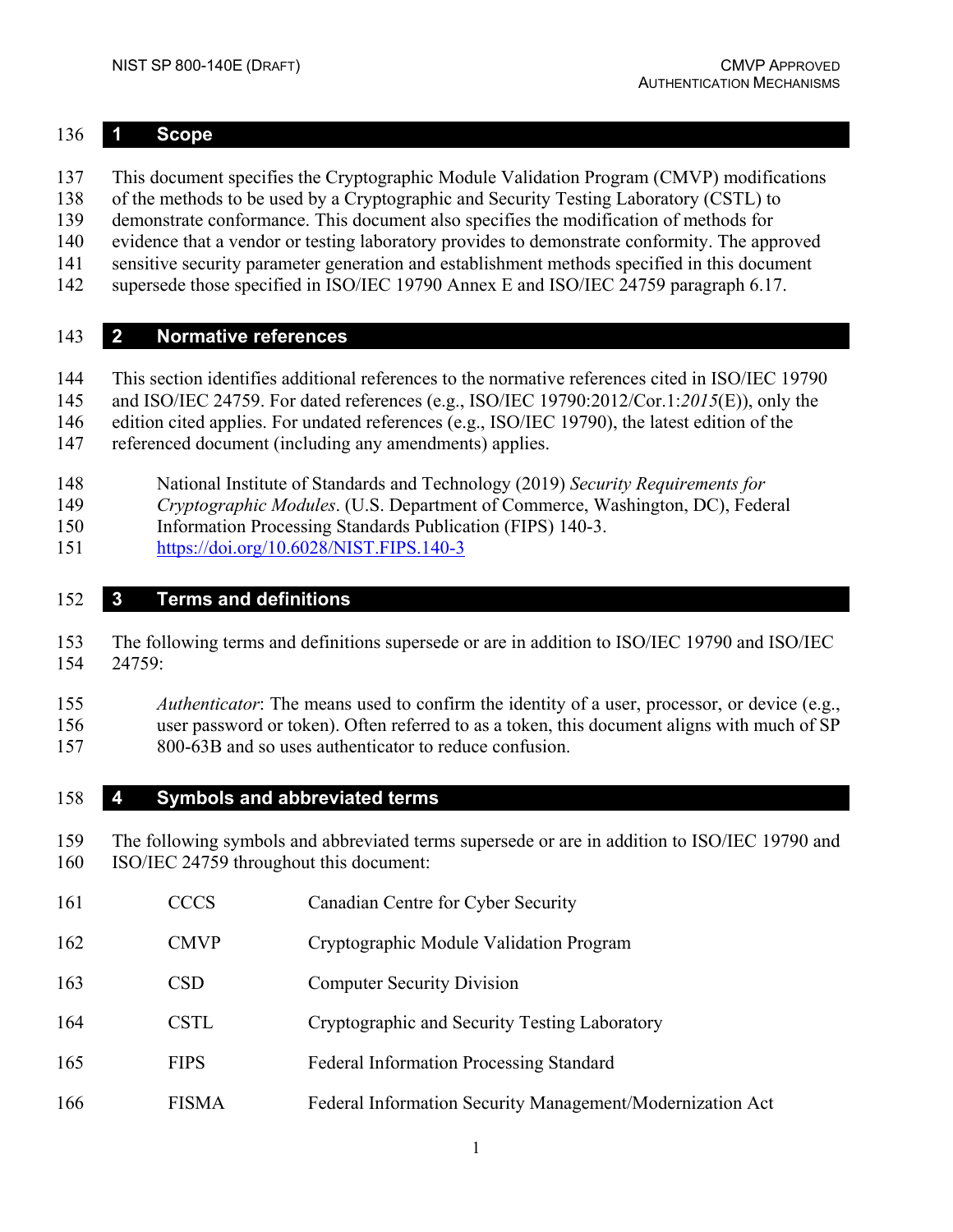- NIST National Institute of Standards and Technology SP 800-XXX NIST Special Publication 800 series document
- 169 TE Test Evidence
- VE Vendor Evidence

#### <span id="page-7-0"></span>**5 Document organization**

#### <span id="page-7-1"></span>**5.1 General**

- Section 6 of this document replaces the approved authentication mechanisms requirements of
- ISO/IEC 19790 Annex E and ISO/IEC 24759 paragraph 6.17. While this document serves a
- different purpose, much of the authentication is purposely meant to align with SP 800-63B,
- which is a good informative reference for managing authentication.

#### <span id="page-7-2"></span>**5.2 Modifications**

- Modifications will follow a similar format as in ISO/IEC 24579. For additions to test
- requirements, new Test Evidence (TEs) or Vendor Evidence (VEs) will be listed by increasing
- the "sequence\_number." Modifications can include a combination of additions using underline
- and deletions using strikethrough. If no changes are required, the paragraph will indicate "No
- change."

### <span id="page-7-3"></span>**6 CMVP-approved authentication mechanism requirements**

#### <span id="page-7-4"></span>**6.1 Purpose**

- This document includes all requirements for CMVP-approved authentication mechanisms. These
- requirements are in addition to and do not replace authentication requirements specified in
- ISO/IEC 19790:2012.

### <span id="page-7-5"></span>**6.2 Approved authentication mechanisms**

- Approved authentication mechanisms include memorized secrets, biometrics, cryptographic
- software or devices, and multifactor (combining two mechanisms). These mechanisms may be
- used as indicated in Table 1. Requirements for these mechanisms are provided below.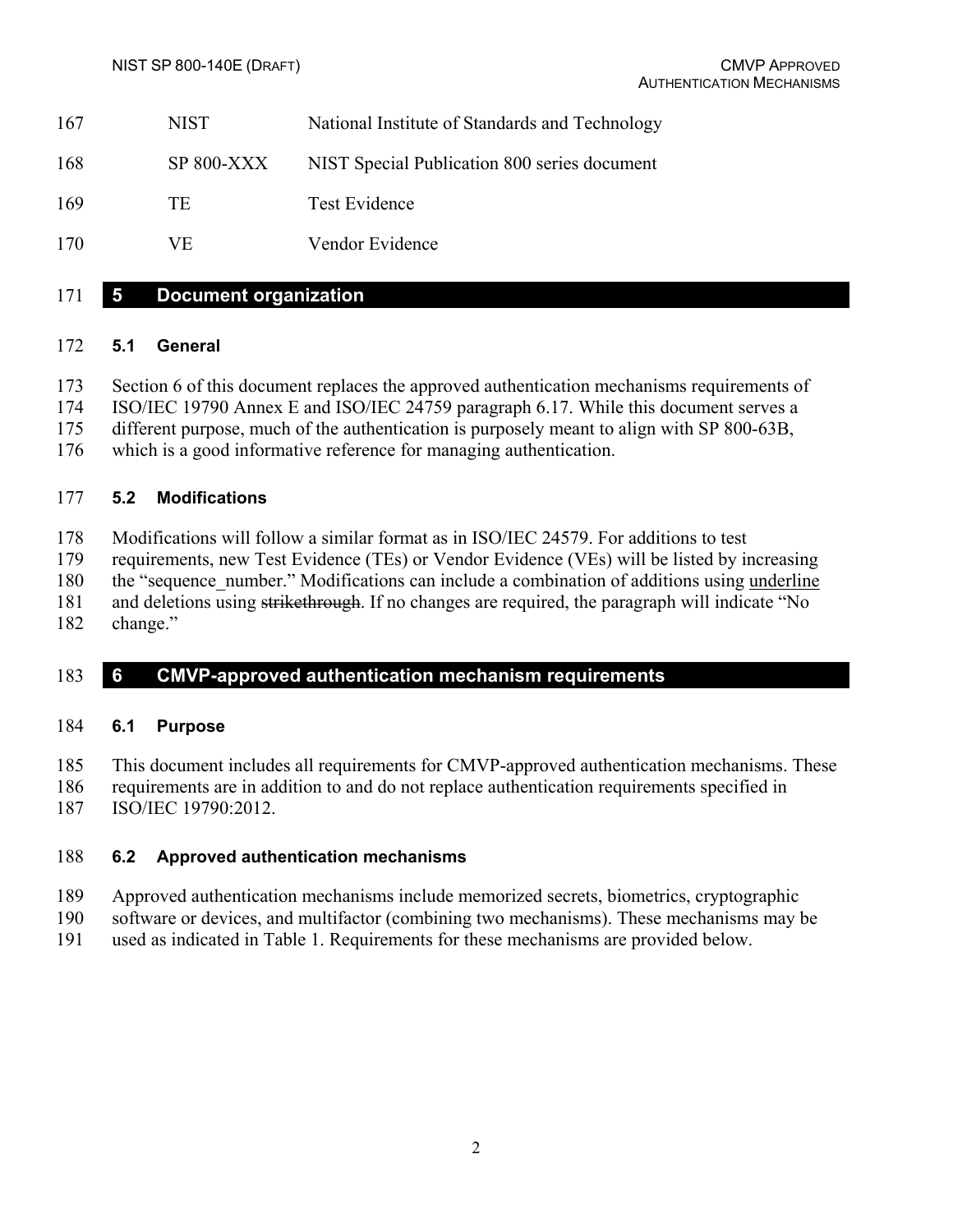192 Table 1 - Authentication mechanism permitted at FIPS 140-3 security levels

| FIPS 140-3 Level   | Authentication                                                                                                                                                                        |  |
|--------------------|---------------------------------------------------------------------------------------------------------------------------------------------------------------------------------------|--|
| Level 1            | None required—may be implicit. If authentication is used, it<br>should meet the requirements of Level 2 as a minimum.                                                                 |  |
| Level <sub>2</sub> | One factor:<br>• Memorized secret<br>Biometric<br>Cryptographic software or device                                                                                                    |  |
| Level 3            | One factor:<br>Memorized secret<br>Biometric<br>Cryptographic software or device                                                                                                      |  |
| Level 4            | Two factors:<br>Memorized secret with either:<br>Biometric<br>$\bullet$<br>Cryptographic software or device<br>$\bullet$<br>or<br>Biometric with:<br>Cryptographic software or device |  |

<span id="page-8-0"></span>193

### 194 **6.3 Memorized secrets**

195 Commonly referred to as a password or, if numeric, a PIN, a memorized secret authenticator is a

196 secret value intended to be chosen and memorized by the user. Memorized secrets need to be of 197 sufficient complexity and secrecy that it would be impractical for an attacker to guess or

198 otherwise discover the correct secret value. A memorized secret is something you know.

#### <span id="page-8-1"></span>199 **6.3.1 Memorized secret authenticators**

200 Memorized secrets SHALL be at least 8 characters in length if chosen by the operator.

201 Memorized secrets chosen randomly by the module SHALL be at least 6 characters in length and

202 MAY be entirely numeric. If the module disallows a chosen memorized secret based on its

203 appearance on a blacklist of compromised values, the operator SHALL be required to choose a

204 different memorized secret. No other complexity requirements for memorized secrets SHOULD

205 be imposed.

### <span id="page-8-2"></span>206 **6.3.2 Memorized secret module requirements**

207 Module SHALL require operator-chosen memorized secrets to be at least 8 characters in length.

208 A module SHOULD permit operator-chosen memorized secrets at least 64 characters in length.

209 All printing ASCII [RFC 20] characters, as well as the space character, SHOULD be acceptable

210 in memorized secrets. Unicode [ISO/IEC 10646] characters SHOULD be accepted as well. To

211 make allowances for likely mistyping, a module MAY replace multiple consecutive space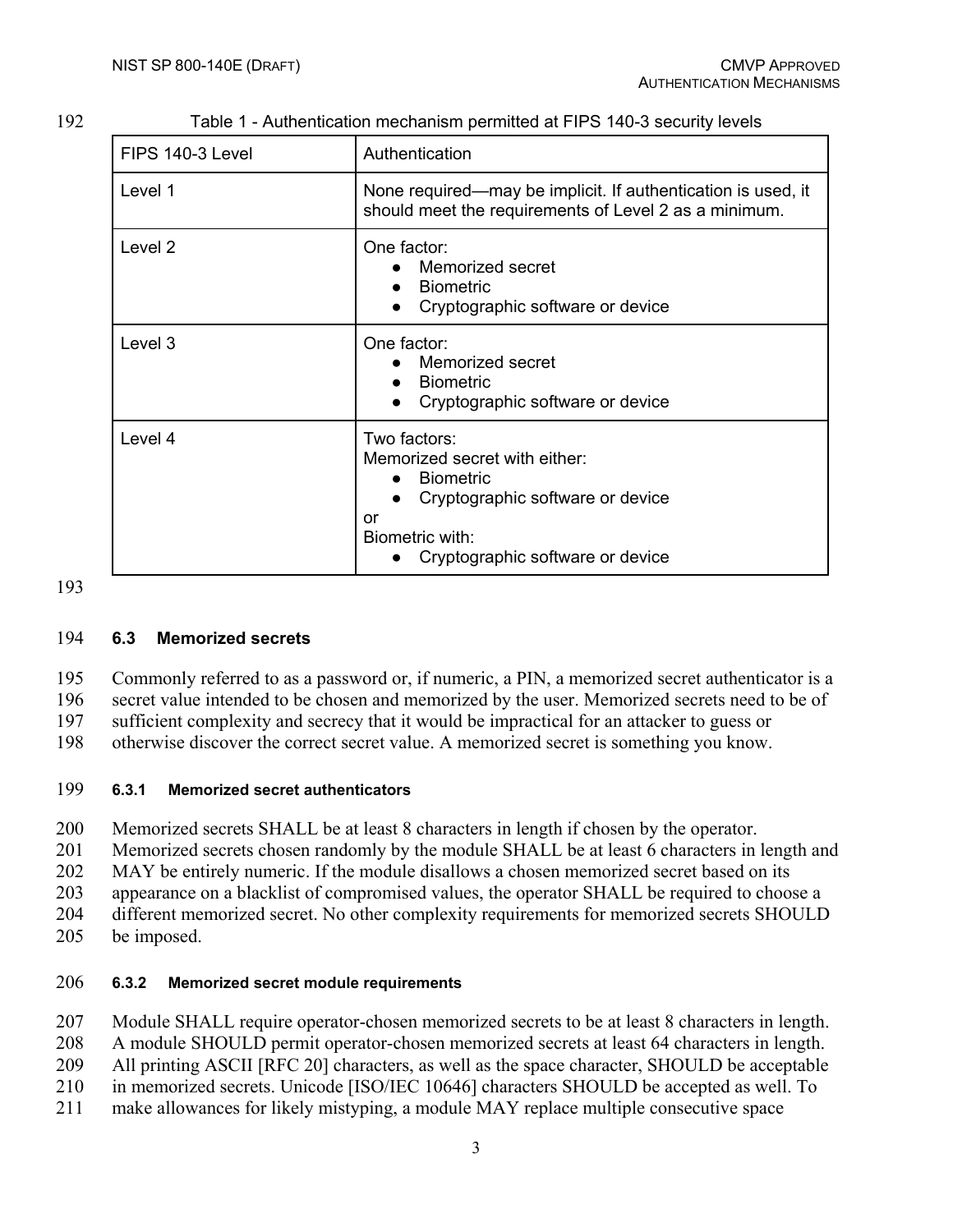- 212 characters with a single space character prior to verification, provided that the result is at least 8
- characters in length. Truncation of the secret SHALL NOT be performed. For purposes of the
- above length requirements, each Unicode code point SHALL be counted as a single character.
- If Unicode characters are accepted in memorized secrets, the module SHOULD apply the
- Normalization Process for Stabilized Strings using either the NFKC or NFKD normalization
- defined in Section 12.1 of Unicode Standard Annex 15 [UAX 15]. This process is applied before
- hashing the byte string representing the memorized secret. Operators choosing memorized
- secrets containing Unicode characters SHOULD be advised that some characters may be
- represented differently, which can affect their ability to authenticate successfully.
- The Module SHALL implement controls to protect against guessing attacks. Unless otherwise
- specified in the description of a given authenticator, the verifier SHALL limit consecutive failed
- authentication attempts on a single account to no more than 100.
- Additional techniques MAY be used to reduce the likelihood that an attacker will lock the legitimate claimant out as a result of rate limiting. These include:
- 226 Requiring the claimant to complete a CAPTCHA before attempting authentication
- 227 Requiring the claimant to wait following a failed attempt for a period of time that increases as the account approaches its maximum allowance for consecutive failed attempts (e.g., 30 seconds up to an hour)
- 230 Accepting only authentication requests that come from a whitelist of IP addresses from which the subscriber has been successfully authenticated before
- Leveraging other risk-based or adaptive authentication techniques to identify user behavior that falls within or out of typical norms
- When the subscriber successfully authenticates, the verifier SHOULD disregard any previous failed attempts for that user from the same IP address.
- <span id="page-9-0"></span>**6.3.3 Memorized secret usability**
- Aid users to create and change memorized secrets:
- 238 Clearly communicate information on how to create and change memorized secrets.
- 239 Clearly communicate memorized secret requirements as specified in Section 6.3.1.
- 240 Allow at least 64 characters in length to support the use of passphrases. Encourage users to make memorized secrets as lengthy as they want using any characters they like (including spaces), thus aiding memorization.
- 243 Do not impose other composition rules (e.g., mixtures of different character types) on memorized secrets.
- 245 Do not require that memorized secrets be changed arbitrarily (e.g., periodically) unless there is a user request or evidence of authenticator compromise.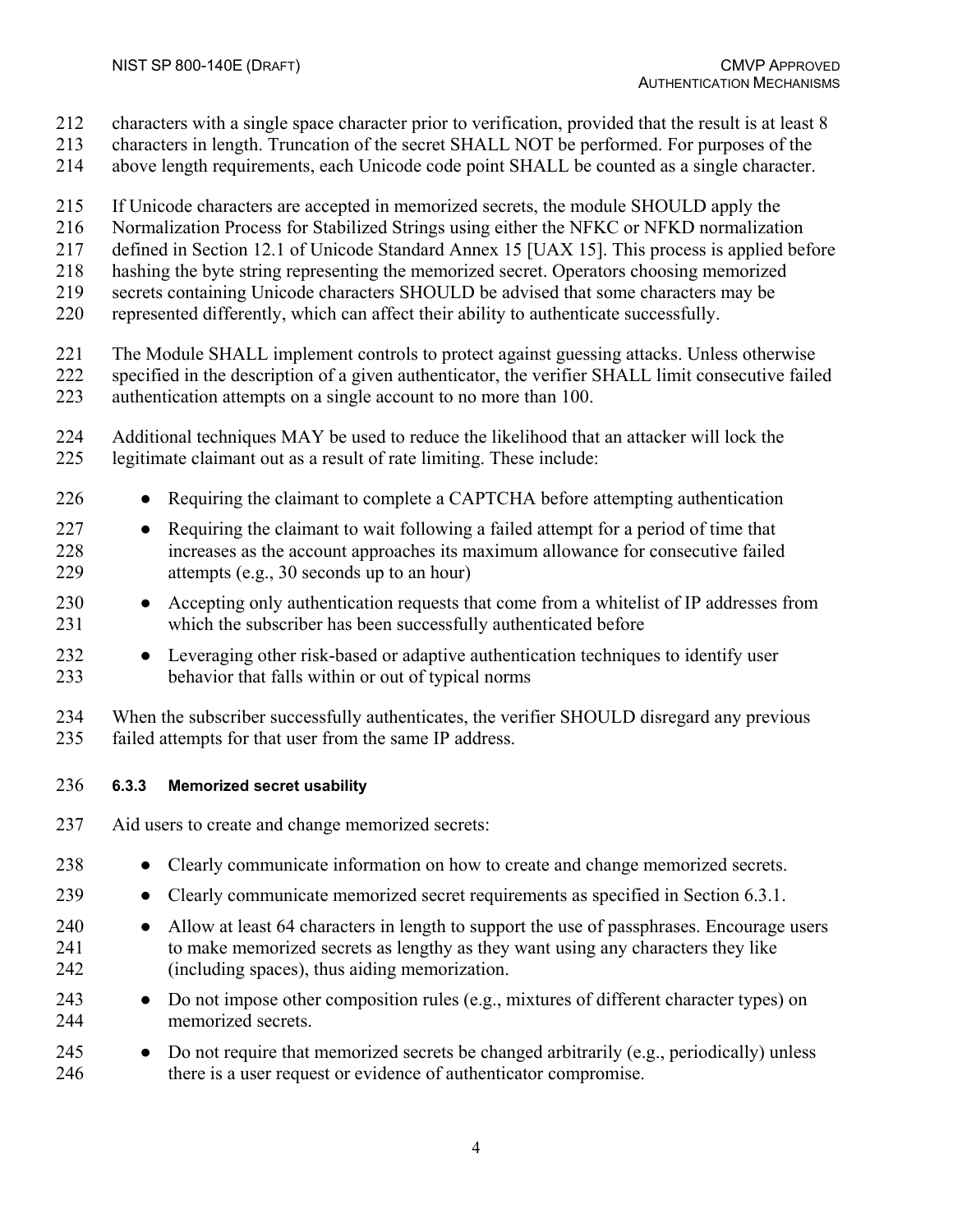- Provide clear, meaningful, and actionable feedback when chosen passwords are rejected (e.g.,
- when it appears on a "blacklist" of unacceptable passwords or has been used previously).

#### <span id="page-10-0"></span>**6.4 Biometrics**

- A trusted channel between sensor (or an endpoint containing a sensor that resists sensor
- replacement) and module SHALL be established, the sensor or endpoint SHALL be established,
- and the sensor or endpoint SHALL be authenticated prior to capturing the biometric sample from
- the claimant.
- The biometric system SHALL operate with an FMR [ISO/IEC 2382-37] of 1 in 1000 or better.
- This FMR SHALL be achieved under conditions of a conformant attack (i.e., zero-effort
- impostor attempt) as defined in ISO/IEC 30107-1.
- The biometric system SHOULD implement PAD. Testing of the biometric system to be
- deployed SHOULD demonstrate at least 90% resistance to presentation attacks for each relevant
- attack type (i.e., species) where resistance is defined as the number of thwarted presentation

attacks divided by the number of trial presentation attacks. Testing of presentation attack

- resistance SHALL be in accordance with Clause 12 of ISO/IEC 30107-3. The PAD decision
- MAY be made either locally on the claimant's device or by a central module.
- Note: PAD is being considered as a mandatory requirement in future editions.
- The biometric system SHALL allow no more than 5 consecutive failed authentication attempts or 10 consecutive failed attempts if PAD is implemented meeting the above requirements. Once that limit has been reached, the biometric authenticator SHALL either:
- 267 Impose a delay of at least 30 seconds before the next attempt, increasing exponentially with each successive attempt (e.g., 1 minute before the following failed attempt, 2 minutes before the second following attempt), or
- 270 Disable the biometric user authentication and offer another factor (e.g., a different biometric modality or a PIN/Passcode if it is not already a required factor) if such an alternative method is already available.
- The module SHALL make a determination of sensor and endpoint performance, integrity, and authenticity. Acceptable methods for making this determination include but are not limited to:
- 275 Authentication of the sensor or endpoint
- 276 Certification by an approved accreditation authority
- 277 Runtime interrogation of signed metadata (e.g., attestation)
- Information conveyed MAY include but is not limited to:
- The provenance (e.g., manufacturer or supplier certification), health, and integrity of the authenticator and endpoint
- **••** Security features of the authenticator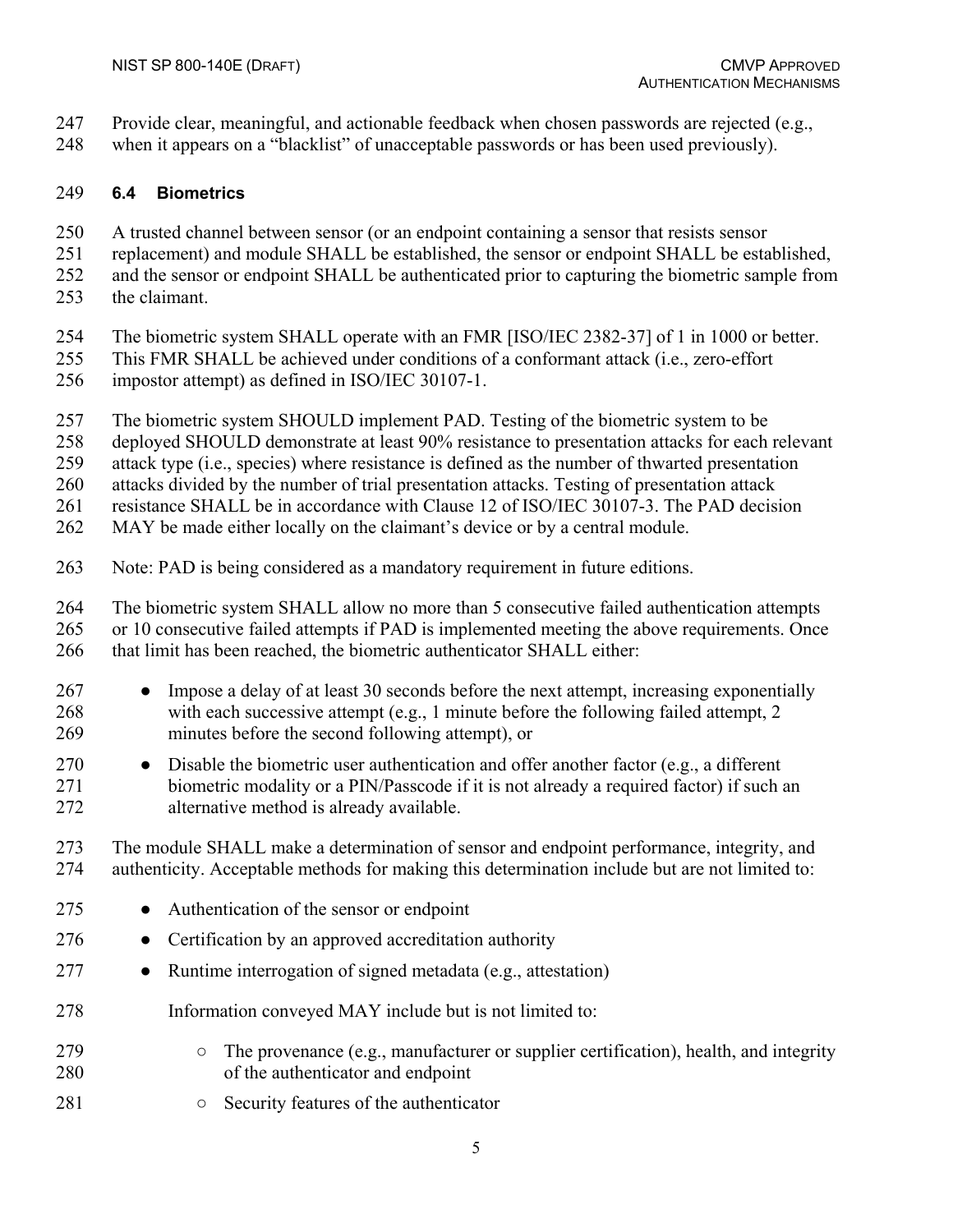- Security and performance characteristics of biometric sensor(s)
- **••** Sensor modality
- **••** 1f this attestation is signed, it SHALL be signed using a digital signature that provides at least the minimum-security strength specified in the latest revision of SP 800-131A (i.e., 112 bits as of the date of this publication).
- <span id="page-11-0"></span>**6.4.1 Biometrics usability considerations**

 This section provides a high-level overview of general usability considerations for biometrics. A more detailed discussion of biometric usability can be found in *Usability & Biometrics, Ensuring Successful Biometric Systems* [NIST Usability.](http://www.nist.gov/customcf/get_pdf.cfm?pub_id=152184)

- Although there are other biometric modalities, the following three biometric modalities are more commonly used for authentication: fingerprint, face, and iris.
- Typical Usage
- 294 For all modalities, user familiarity and practice with the device improves performance.
- 295 Device affordances (i.e., properties of a device that allow a user to perform an action), feedback, and clear instructions are critical to a user's success with the biometric device. For example, provide clear instructions on the required actions for liveness detection.
- 298 Ideally, users can select the modality they are most comfortable with for their second authentication factor. The user population may be more comfortable and familiar with— and accepting of—some biometric modalities than others.
- 301 User experience with biometrics as an activation factor:
- **Provide clear, meaningful feedback on the number of remaining allowed attempts.**  For example, for rate-limiting (i.e., throttling), inform users of the time period they have to wait until the next attempt to reduce user confusion and frustration.
- 305 Fingerprint usability considerations:
- **Solution** Supers have to remember which finger(s) they used for initial enrollment.
- $\degree$  The amount of moisture on the finger(s) affects the sensor's ability for successful capture.
- 309 Additional factors influencing fingerprint capture quality include age, gender, and occupation (e.g., users handling chemicals or working extensively with their hands may have degraded friction ridges).
- 312 Face usability considerations:
- 313 Users have to remember whether they wore any artifacts (e.g., glasses) during enrollment because it affects facial recognition accuracy.
- **••** Differences in environmental lighting conditions can affect facial recognition accuracy.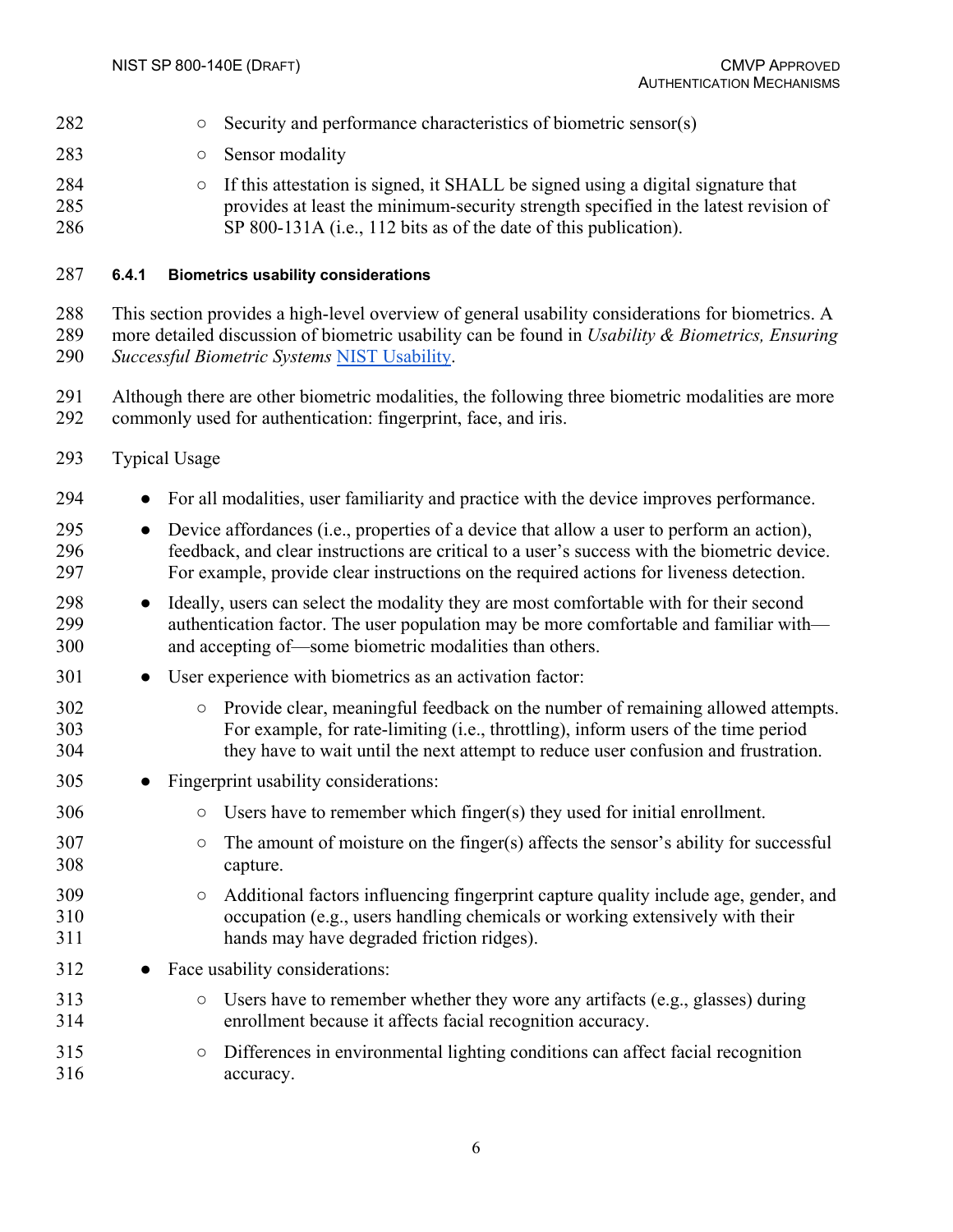- 317  $\degree$  Facial expressions affect facial recognition accuracy (e.g., smiling versus neutral expression).
- 319 Facial poses affect facial recognition accuracy (e.g., looking down or away from the camera).
- 321 Iris usability considerations:
- **Solution** Wearting colored contacts may affect iris recognition accuracy.
- Users who have had eye surgery may need to re-enroll post-surgery.
- Differences in environmental lighting conditions can affect iris recognition accuracy, especially for certain iris colors.
- Intermittent Events

 As biometrics are only permitted as a second factor for multi-factor authentication, usability considerations for intermittent events with the primary factor still apply. Intermittent events with biometrics use include but are not limited to the following, which may affect recognition accuracy:

- 331 If users injure their enrolled finger(s), fingerprint recognition may not work. Fingerprint authentication will be difficult for users with degraded fingerprints.
- 333 The time elapsed between the time of facial recognition for authentication and the time of the initial enrollment can affect recognition accuracy as a user's face changes naturally over time. A user's weight change may also be a factor.
- 336 Iris recognition may not work for people who have had eye surgery unless they re-enroll.
- 337 An alternative authentication method must be available and functioning. In cases where biometrics do not work, allow users to use a memorized secret as an alternative second factor.
- 340 Provisions for technical assistance:
- **•••** Clearly communicate information on how and where to acquire technical assistance. For example, provide users information such as a link to an online self-service feature and a phone number for help desk support. Ideally, provide sufficient information to enable users to recover from intermittent events on their own without outside intervention.
- **Depending 1.5** o Inform users of factors that may affect the sensitivity of the biometric sensor (e.g., cleanliness of the sensor).
- <span id="page-12-0"></span>**6.5 Cryptographic software or device**
- <span id="page-12-1"></span>**6.5.1 Single-factor cryptographic software**
- A single-factor software cryptographic authenticator is a cryptographic key stored on a disk or some other "soft" media. Authentication is accomplished by proving possession and control of the key. The authenticator output is highly dependent on the specific cryptographic protocol, but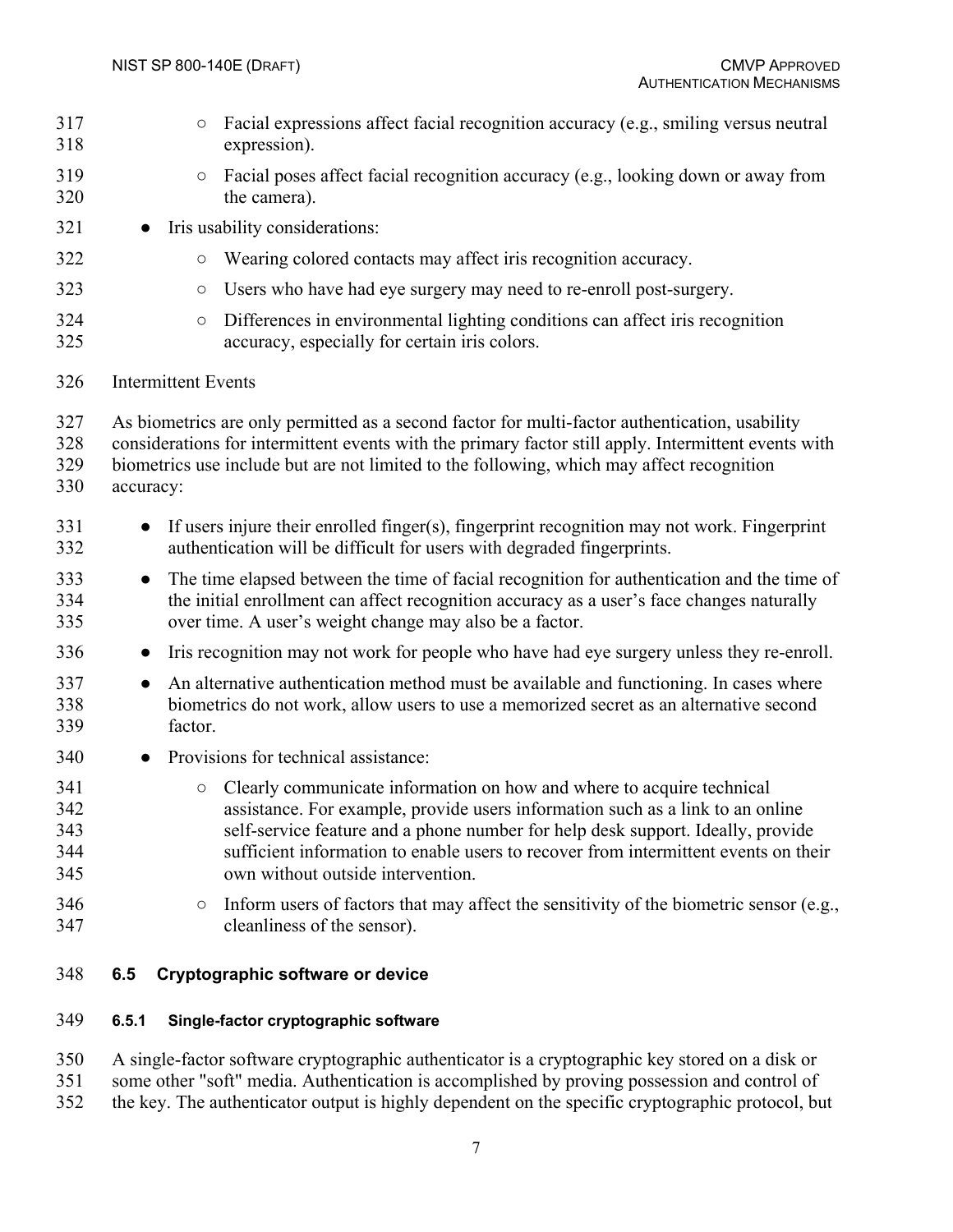it is generally some type of signed message. The single-factor software cryptographic

authenticator is *something you have*.

#### *6.5.1.1 Single-factor cryptographic software authenticator*

Single-factor software cryptographic authenticators encapsulate one or more secret keys unique

to the authenticator. The key SHALL be stored in suitably secure storage available to the

authenticator application (e.g., keychain storage, TPM, or TEE, if available). The key SHALL be

strongly protected against unauthorized disclosure by the use of access controls that limit access

to the key to only those software components on the device requiring access. Single-factor

cryptographic software authenticators SHOULD discourage and SHALL NOT facilitate the

cloning of the secret key onto multiple devices.

### *6.5.1.2 Single-factor cryptographic software module*

 The requirements for a single-factor cryptographic software module are identical to those for a single-factor cryptographic device module. See 6.5.2.2.

#### *6.5.1.3 Single-factor cryptographic software usability considerations*

Usability considerations for typical usage include:

368 • Give cryptographic keys appropriately descriptive names that are meaningful to users since users have to recognize and recall which cryptographic key to use for which authentication task. This prevents users from having to deal with multiple similarly and ambiguously named cryptographic keys. Selecting from multiple cryptographic keys on smaller mobile devices may be particularly problematic if the names of the cryptographic keys are shortened due to reduced screen size.

#### <span id="page-13-0"></span>**6.5.2 Single-factor cryptographic device**

 A single-factor cryptographic device is a hardware device that performs cryptographic operations using protected cryptographic key(s) and provides the authenticator output via direct connection to the user endpoint. The device uses embedded symmetric or asymmetric cryptographic keys and does not require activation through a second factor of authentication. Authentication is accomplished by proving possession of the device via the authentication protocol. The authenticator output is provided by direct connection to the user endpoint and is highly dependent on the specific cryptographic device and protocol, but it is typically some type of

signed message. A single-factor cryptographic device is *something you have*.

### *6.5.2.1 Single-factor cryptographic device authenticator*

Single-factor cryptographic device authenticators encapsulate one or more secret keys unique to

the device that SHALL NOT be exportable (i.e., cannot be removed from the device). The

- authenticator operates by signing a challenge nonce presented through a direct computer
- interface (e.g., a USB port). Alternatively, the authenticator could be a suitably secure processor
- integrated with the user endpoint itself (e.g., a hardware TPM). Although cryptographic devices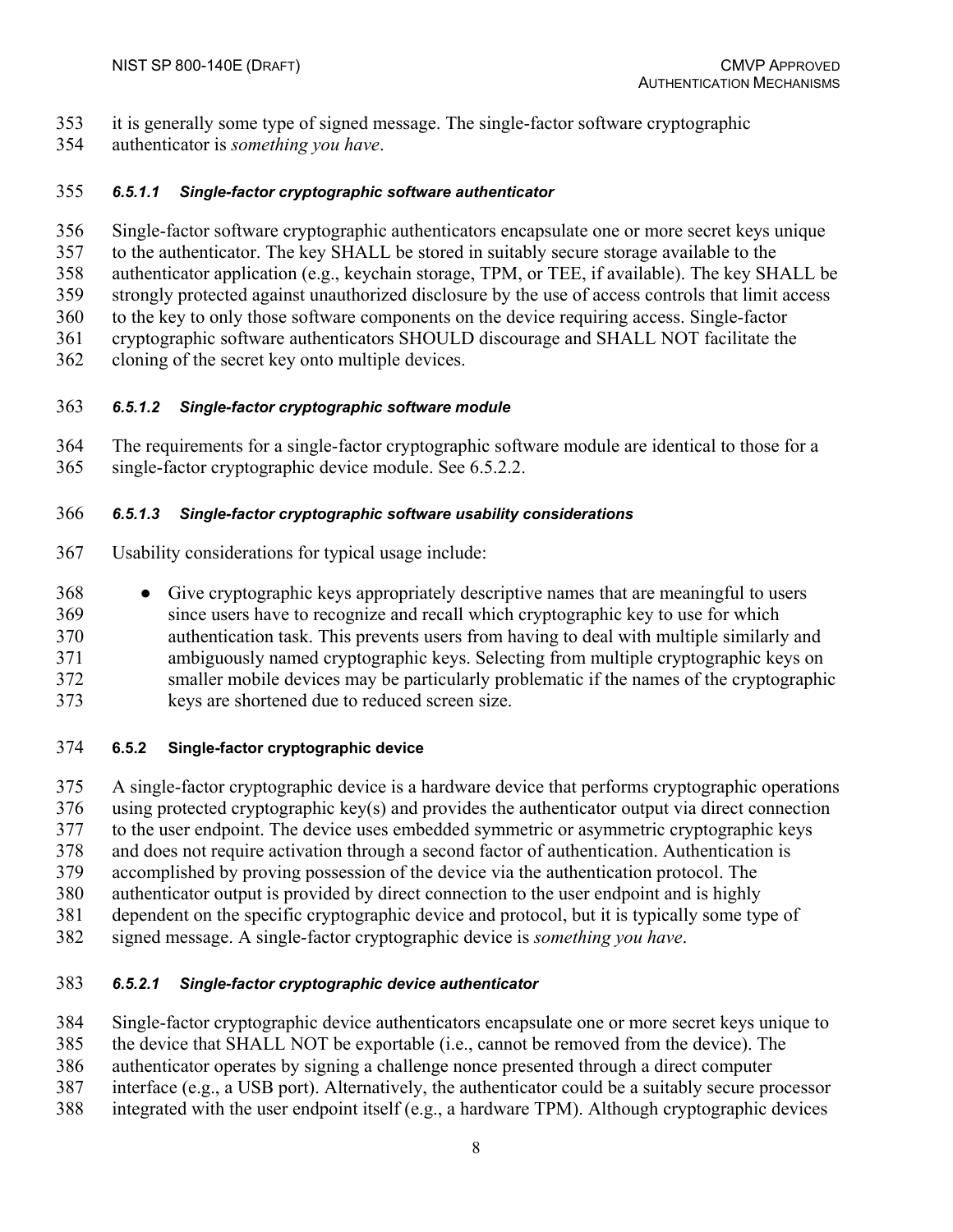- contain software, they differ from cryptographic software authenticators in that all embedded
- software is under the control of the issuer, and the entire authenticator is subject to all applicable
- FIPS 140 requirements at the security level being authenticated.
- The secret key and its algorithm SHALL provide at least the minimum-security length specified
- in the latest revision of SP 800-131A (112 bits as of the date of this publication). The challenge
- nonce SHALL be at least 64 bits in length. Approved cryptography SHALL be used.
- Single-factor cryptographic device authenticators SHOULD require a physical input (e.g., the
- pressing of a button) in order to operate. This provides defense against unintended operation of
- the device, which might occur if the endpoint to which it is connected is compromised.
- *6.5.2.2 Single-factor cryptographic device module interface*
- Single-factor cryptographic device module interface generates a challenge nonce, sends it to the
- corresponding authenticator, and uses the authenticator output to verify possession of the device.
- The authenticator output is highly dependent on the specific cryptographic device and protocol,
- but it is generally some type of signed message.
- The module interface has either symmetric or asymmetric cryptographic keys corresponding to
- each authenticator. While both types of keys SHALL be protected against modification,
- symmetric keys SHALL additionally be protected against unauthorized disclosure.
- The challenge nonce SHALL be at least 64 bits in length and SHALL either be unique over the
- authenticator's lifetime or statistically unique (i.e., generated using an approved random bit
- generator [SP 800-90Ar1]). The verification operation SHALL use approved cryptography.
- <span id="page-14-0"></span>**6.5.3 Multi-factor cryptographic software**
- A multi-factor software cryptographic authenticator is a cryptographic key stored on a disk or
- some other "soft" media that requires activation through a second factor of authentication.
- Authentication is accomplished by proving possession and control of the key. The authenticator
- output is highly dependent on the specific cryptographic protocol, but it is generally some type of
- signed message. The multi-factor software cryptographic authenticator is *something you have*,
- and it SHALL be activated by either *something you know* or *something you are*.

### *6.5.3.1 Multi-factor cryptographic software authenticators*

- Multi-factor software cryptographic authenticators encapsulate one or more secret keys unique to
- the authenticator and accessible only through the input of an additional factor, either a
- memorized secret or a biometric. The key SHOULD be stored in suitably secure storage
- available to the authenticator application (e.g., keychain storage, TPM, TEE). The key SHALL
- be strongly protected against unauthorized disclosure by the use of access controls that limit
- access to the key to only those software components on the device requiring access. Multi-factor
- cryptographic software authenticators SHOULD discourage and SHALL NOT facilitate the
- cloning of the secret key onto multiple devices.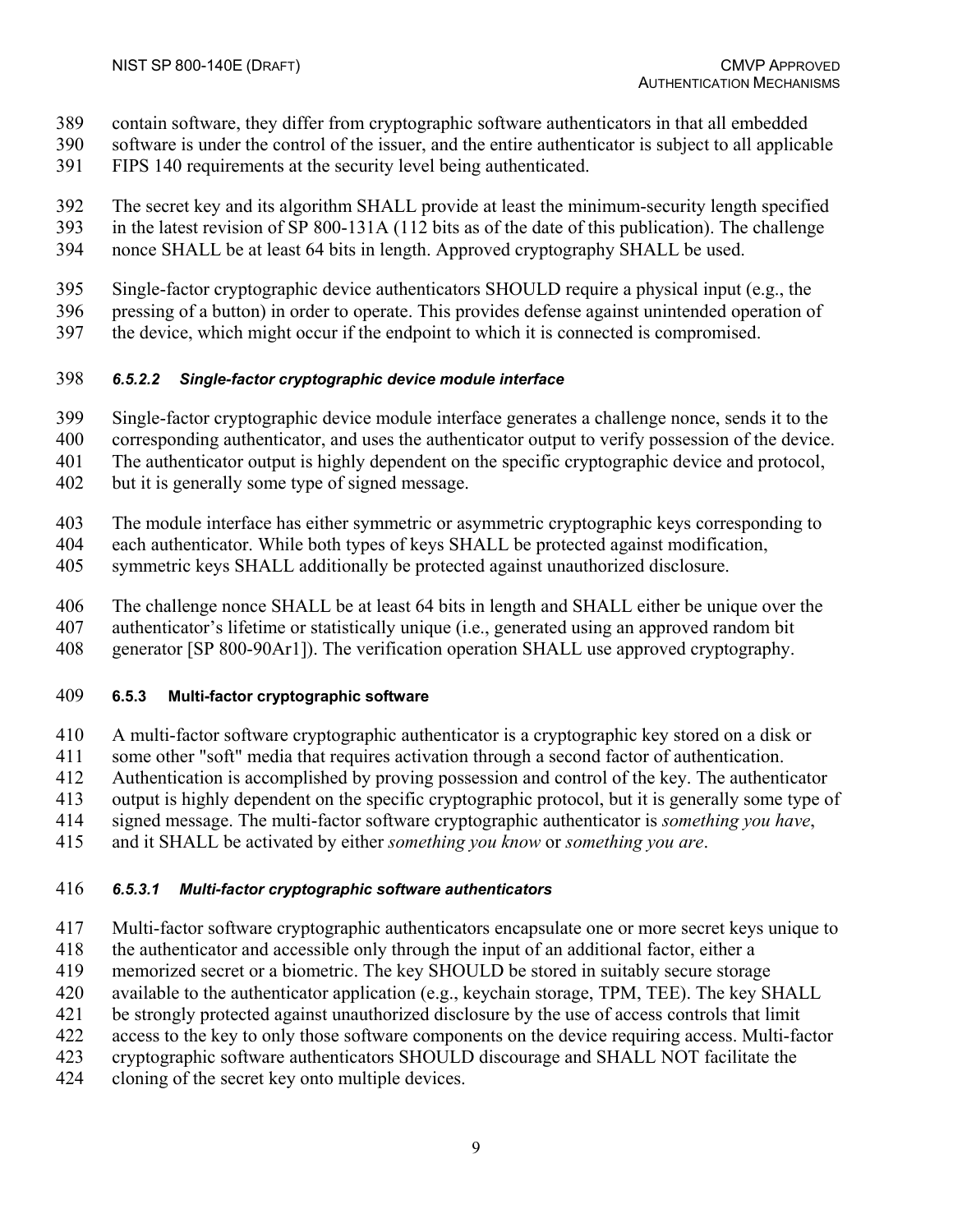- Each authentication operation using the authenticator SHALL require the input of both factors.
- Any memorized secret used by the authenticator for activation SHALL be a randomly chosen
- numeric value at least 6 decimal digits in length or other memorized secret meeting the
- requirements of Section 6.3.1 and SHALL be rate-limited as specified in Section 6.3.2. A
- biometric activation factor SHALL meet the requirements of Section 6.4, including limits on the
- number of consecutive authentication failures.
- The unencrypted key and activation secret or biometric sample—and any biometric data derived
- from the biometric sample, such as a probe produced through signal processing—SHALL be
- zeroized immediately after an authentication transaction has taken place.

#### *6.5.3.2 Multi-factor cryptographic software verifiers*

The requirements for a multi-factor cryptographic software verifier are identical to those for a

- single-factor cryptographic device verifier as described in Section 6.5.2.2. Verification of the
- output from a multi-factor cryptographic software authenticator proves use of the activation
- factor.

### *6.5.3.3 Multi-factor cryptographic software usability*

 In order to authenticate, users prove possession and control of the cryptographic key stored on a disk or some other "soft" media that requires activation. The activation is through the input of a second authentication factor—either a memorized secret or a biometric. Usability considerations for the additional factor apply as well. See Section 6.3.3 for memorized secrets and Section 6.4.1 for biometrics used in multi-factor authenticators.

- Usability considerations for typical usage include:
- 446 Give cryptographic keys appropriately descriptive names that are meaningful to users since users have to recognize and recall which cryptographic key to use for which authentication task. This prevents users from having to deal with multiple similarly and ambiguously named cryptographic keys. Selecting from multiple cryptographic keys on smaller mobile devices may be particularly problematic if the names of the cryptographic keys are shortened due to reduced screen size.

### <span id="page-15-0"></span>**6.5.4 Multi-factor cryptographic devices**

A multi-factor cryptographic device is a hardware device that performs cryptographic operations

- using one or more protected cryptographic keys and requires activation through a second
- authentication factor. Authentication is accomplished by proving possession of the device and control of the key. The authenticator output is provided by direct connection to the user endpoint
- and is highly dependent on the specific cryptographic device and protocol, but it is typically
- some type of signed message. The multi-factor cryptographic device is *something you have*, and
- it SHALL be activated by either *something you know* or *something you are*.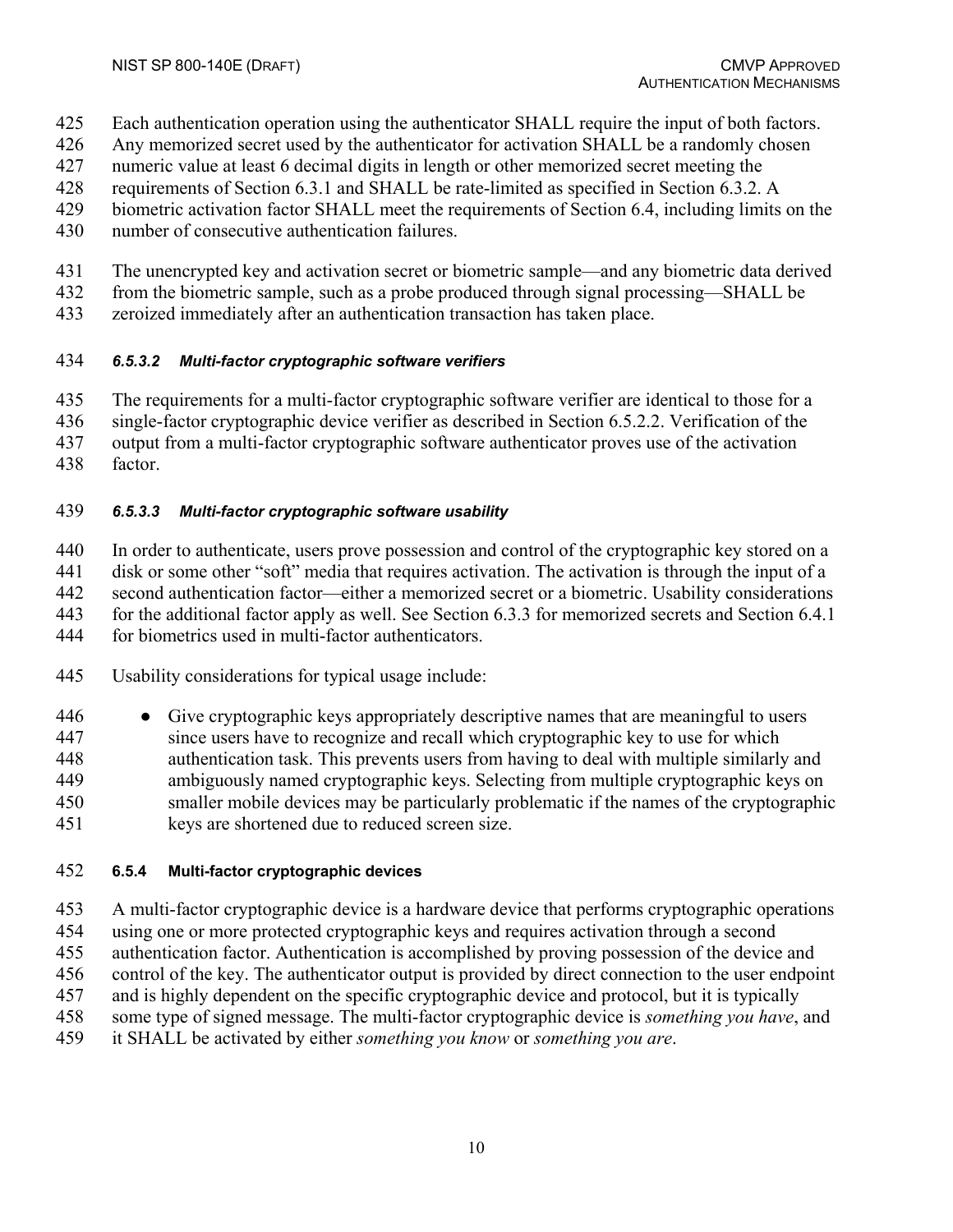#### *6.5.4.1 Multi-factor cryptographic device authenticators*

 Multi-factor cryptographic device authenticators use tamper-resistant hardware to encapsulate one or more secret keys unique to the authenticator and accessible only through the input of an additional factor—either a memorized secret or a biometric. The authenticator operates by signing a challenge nonce presented through a direct computer interface (e.g., a USB port). Alternatively, the authenticator could be a suitably secure processor integrated with the user

endpoint itself (e.g., a hardware TPM). Although cryptographic devices contain software, they

- differ from cryptographic software authenticators in that all embedded software is under the control of the issuer, and the entire authenticator is subject to any applicable FIPS 140
- requirements.
- The secret key and its algorithm SHALL provide at least the minimum-security length specified
- in the latest revision of SP 800-131A (112 bits as of the date of this publication). The challenge
- nonce SHALL be at least 64 bits in length. Approved cryptography SHALL be used.
- Each authentication operation using the authenticator SHOULD require the input of the
- additional factor. Input of the additional factor MAY be accomplished either via direct input on
- the device or via a hardware connection (e.g., USB, smartcard).
- Any memorized secret used by the authenticator for activation SHALL be a randomly chosen
- numeric value at least 6 decimal digits in length or other memorized secret meeting the
- requirements of Section 6.3.1 and SHALL be rate-limited as specified in Section 6.3.2. A
- biometric activation factor SHALL meet the requirements of Section 6.4, including limits on the
- number of consecutive authentication failures.
- The unencrypted key and activation secret or biometric sample—and any biometric data derived
- from the biometric sample, such as a probe produced through signal processing—SHALL be
- zeroized immediately after an authentication transaction has taken place.

### *6.5.4.2 Multi-factor cryptographic device verifiers*

- The requirements for a multi-factor cryptographic device verifier are identical to those for a
- single-factor cryptographic device module interface as described in Section 6.5.2.2. Verification
- of the authenticator output from a multi-factor cryptographic device proves use of the activation
- factor.

### *6.5.4.3 Multi-factor cryptographic device usability*

- Users authenticate by proving possession of the multi-factor cryptographic device and control of
- the protected cryptographic key. The device is activated by a second authentication factor—
- either a memorized secret or a biometric. Usability considerations for the additional factor apply
- as well. See Section 6.3.3 for memorized secrets and Section 6.4.1 for biometrics used in multi-
- factor authenticators.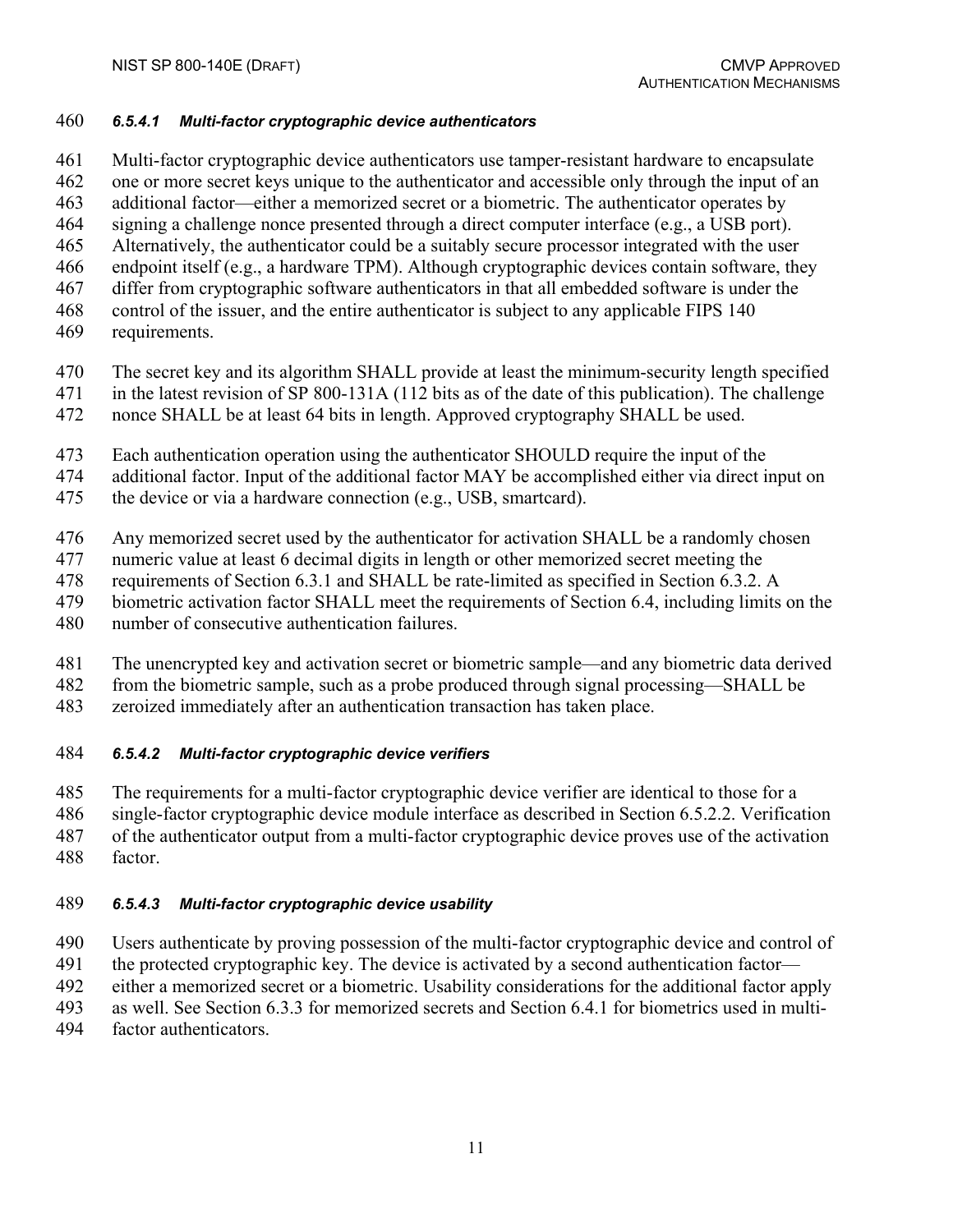- Usability considerations for typical usage include:
- 496 Do not require users to keep multi-factor cryptographic devices connected following authentication. Users may forget to disconnect the multi-factor cryptographic device when they are done with it (e.g., forgetting a smartcard in the smartcard reader and walking away from the computer).
- **Share Users need to be informed regarding whether the multi-factor cryptographic** device is required to stay connected or not.
- Give cryptographic keys appropriately descriptive names that are meaningful to users since users have to recognize and recall which cryptographic key to use for which authentication task. This prevents users being faced with multiple similarly and ambiguously named cryptographic keys. Selecting from multiple cryptographic keys on smaller mobile devices (such as smartphones) may be particularly problematic if the names of the cryptographic keys are shortened due to reduced screen size.
- 508 Limited availability of a direct computer interface like a USB port could pose usability difficulties. For example, laptop computers often have a limited number of USB ports, which may force users to unplug other USB peripherals to use the multi-factor cryptographic device.